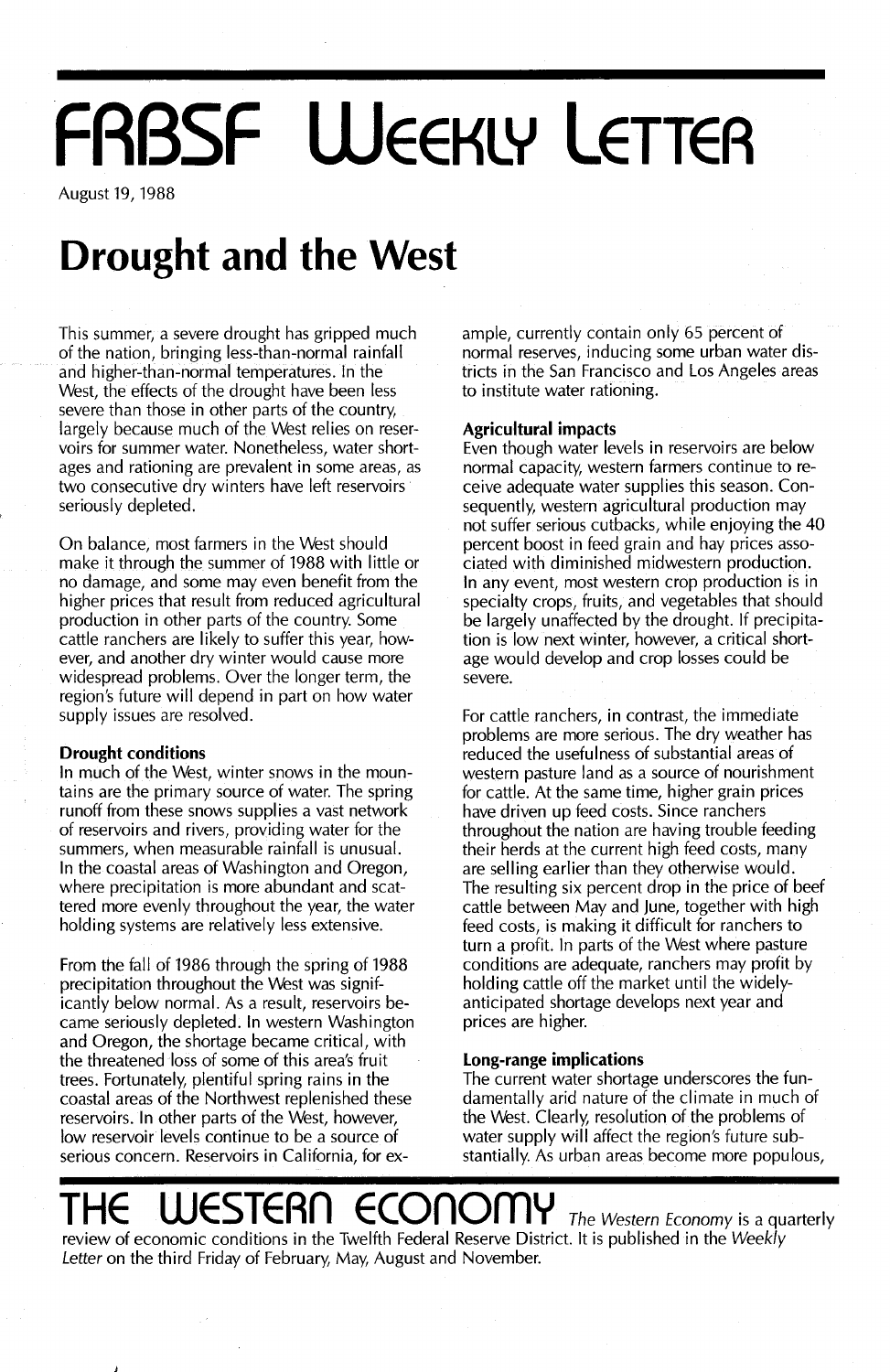# **FABSF**

and the residential demand for water increases, conflicting demands on the region's scarce water resources will mount. For example, during the past few years, growing demand for water in Arizona's cities has led to "water ranching:' Urban water districts are buying farmland in order to obtain the water rights associated with the land.

In California as well, the transfer of water rights from agricultural to urban water districts is becoming a more feasible option. Recent court

rulings have opened the door for sales of water rights, and urban users place a higher value on each gallon of water than farmers do. Consequently, as urban areas continue to grow, water sales are likely to become more common. Thus, the way in which the long-term water supply issues are resolved will shape future growth in the West.

> **Carolyn Sherwood-Call Economist**

## **District Economic Conditions**

Overall, the economy of the Twelfth Federal Reserve District continued to grow through the second quarter of 1988. Problems in some states, however, dropped the pace of employment growth in the West to 2 percent, 1.3 percentage points below that of the nation.

Continued growth across most industries in California and Washington and new strength in Utah were the economic bright spots in the second quarter. Growing export markets boosted manufacturing in these states. In California, manufacturing and service sector employment gains of 2.3 and 4.5 percent, respectively, in june offset slow employment growth early in the second quarter. Washington posted robust employment growth of 3.5 percent, thanks to strong demand for commercial aircraft and expansion in the construction sector. The addition of manufacturing and service jobs led Utah to an unemployment rate of 4.8 percent in june. Business services were a major source of strength in Utah, posting a 10 percent gain in employment over last year. Within Utah's manufacturing industry, primary metals, computers, space and defense, chemicals and petroleum, and textiles registered employment gains from a year ago.

Other states in the West posted slower growth in the second quarter. Trouble spots differed greatly. After a solid first quarter, employment growth in Oregon slowed to 0.9 percent because a series of strikes and the mild winter, which pushed second-quarter logging employment growth into the first quarter, led to the loss of normal second

J

quarter growth in lumber jobs. In Idaho, employment gains in manufacturing early in the quarter were partially erased in june, causing a 3.3 percentage point slowdown from first quarter growth. job losses in Nevada's service sector dampened the effects of continued strength in the mining industry which has increased employment 30 percent in the last year. In Hawaii, 5 percent growth in service sector employment offset declines in manufacturing.

Troubles in industries that are doing well nationwide slowed employment growth in some western states. In Alaska, lower-than-usual seasonal hiring in the manufacturing sector overshadowed employment gains in the mining and service industries. However, the slowdown in manufacturing ih Alaska appears to have abated in June as seafood processing plants added workers for the salmon season. Arizona, in a reversal of previous strong growth, actually lost jobs at a 1.6 percent rate because of continued losses of construction and service jobs and declines in manufacturing employment growth.

Growth in the District is expected to continue at a healthy pace, although employment growth may lag that of the nation slightly. Export growth should spur manufacturing and trade in the West, but emerging capacity constraints in California, Oregon, and Washington could limit the rate of expansion.

> **Stephen o. Dean Research Associate**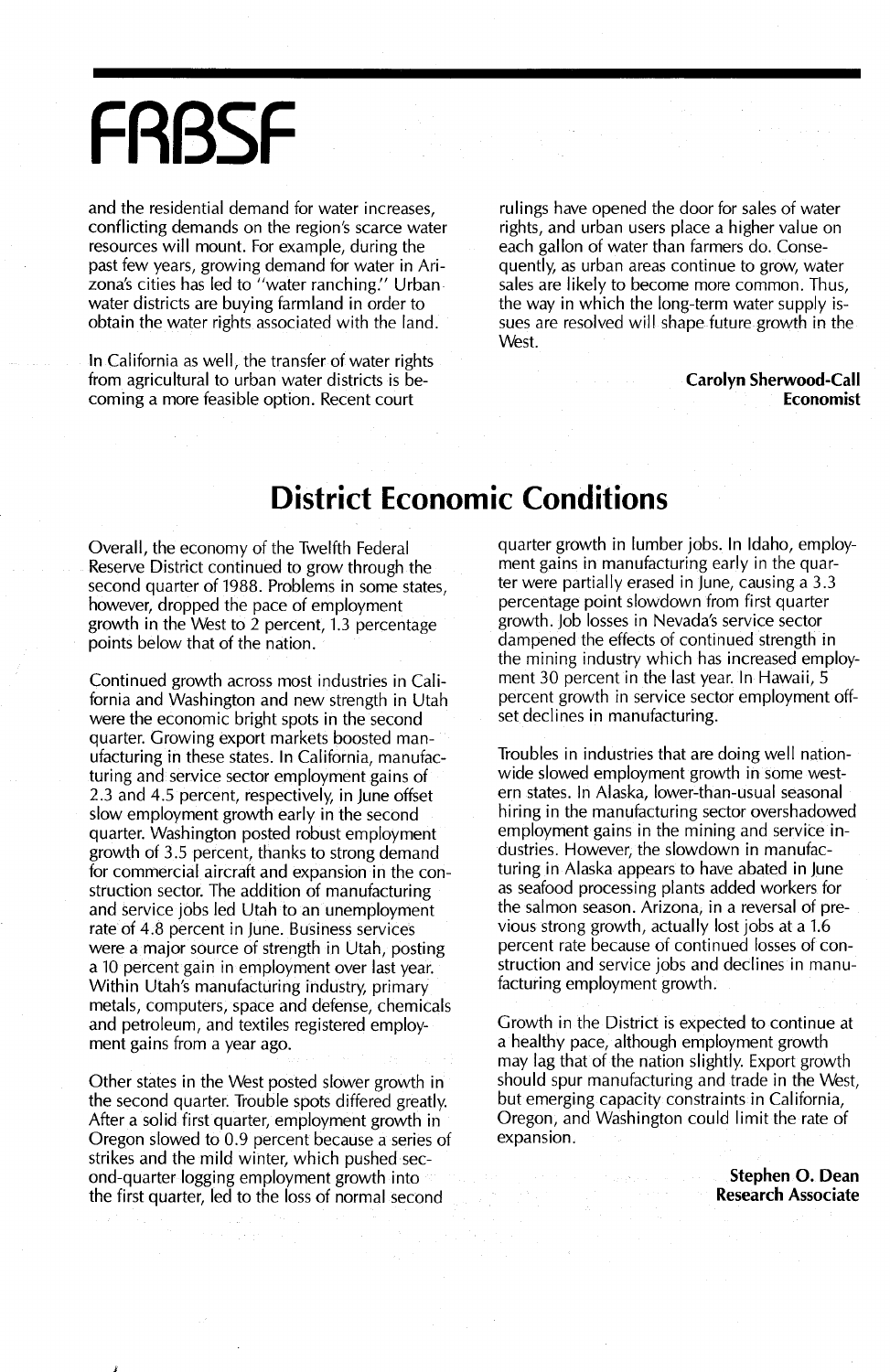### DISTRICT INDICATORS (SEASONALLY ADJUSTED)

|                                             |        |                      |                                                         |             |               |                      |        |        | % CHANGE FROM: |          |
|---------------------------------------------|--------|----------------------|---------------------------------------------------------|-------------|---------------|----------------------|--------|--------|----------------|----------|
|                                             | 8802   | 8801                 | 8704                                                    | 8703        | 8702          | 87Q1                 | 8604   | 8603   | 8801           | 87Q2     |
| AGRICULTURE                                 |        |                      |                                                         |             |               |                      |        |        |                |          |
| U.S. CROP PRICES, 1985=100                  | 103.9  | 102.4                | 100.5                                                   | 99.9        | 98.7          | 95.6                 | 95.4   | 97.2   | 1.47           | 5.25     |
| DISTRICT CROP PRICES, 1985=100              | 92.8   | 97.7                 | 103.2                                                   | 100.3       | 100.5         | 97.3                 | 92.0   | 92.0   | $-4.92$        | -7.57    |
| FARM CASH RECEIPTS, MILLION \$              | 2287.3 | 2265.0               | 1986.5                                                  | 2160.8      | 2132.4        | 2029.3               | 1945.8 | 1826.0 | 0.99           | 7.27     |
| CATTLE ON FEED, 1985=100                    | 92.8   | 93.5                 | 95.1                                                    | 94.3        | 85.2          | 82.1                 | 81.0   | 83.7   | $-0.69$        | 8.95     |
| CATTLE PRICES, CALIFORNIA, \$/CWT.          | 63.2   | 61.6                 | 57.8                                                    | 58.0        | 56.4          | 52.4                 | 49.4   | 47.5   | 2.73           | 12.15    |
| <b>FORESTRY</b>                             |        |                      |                                                         |             |               |                      |        |        |                |          |
| LUMBER PRODUCTION, MILLIONS BOARD FEET      | 1685.8 | 1729.9               | 1762.6                                                  | 1760.8      | 1770.2        | 1796.8               | 1822.0 | 1659.1 | $-2.55$        | -4.77    |
| NORTHWEST LUMBER INVENTORY, MIL. BOARD FEET | 2516.8 | 2507.8               | 2477.2                                                  | 2609.5      | 2639.3        | 2578.3               | 2606.8 | 2527.1 | 0.36           | $-4.64$  |
| U.S. LUMBER PRICES, 1985=100                | 113.4  | 110.6                | 109.4                                                   | 111.8       | 107.2         | 104.1                | 101.5  | 102.1  | 2.51           | 5.72     |
| <b>ENERGY</b>                               |        |                      |                                                         |             |               |                      |        |        |                |          |
| SPOT PRICE OF OIL, \$/BARREL                | 17.3   | 16.7                 | 18.7                                                    | 20.4        | 19.3          | 18.2                 | 15.3   | 13.8   | 4.02           | $-10.38$ |
| U.S. RIG COUNT                              | 1061.7 | 973.8                | 1002.2                                                  | 1037.5      | 880.0         | 810.5                | 786.9  | 751.2  | 9.03           | 20.65    |
| DISTRICT RIG COUNT                          | 96.9   | 79.1                 | 99.5                                                    | 102.9       | 82.6          | 60.1                 | 61.8   | 62.1   | 22.57          | 17.28    |
| FUEL MINING EMPLOYMENT, 1985=100            | 79.1   | 77.2                 | 77.9                                                    | 78.2        | 77.6          | 76.0                 | 77.1   | 77.4   | 2.53           | 2.01     |
| U.S. SEISMIC CREW COUNT                     | 201.9  | 199.1                | 189.8                                                   | 181.9       | 173.8         | 157.5                | 152.3  | 151.4  | 1.42           | 16.21    |
|                                             |        |                      |                                                         |             |               |                      |        |        |                |          |
| MINING                                      |        |                      |                                                         |             |               |                      |        |        |                |          |
| MINERAL PRICES, 1985=100                    | 148.8  | 155.0                | 149.1                                                   | 130.1       | 119.2         | 108.1                | 104.8  | 102.8  | -4.01          | 24.89    |
| METAL MINING EMPLOYMENT, 1985=100           | 147.3  | 141.4                | 131.8                                                   | 126.8       | 119.7         | 111.7                | 102.6  | 96.8   | 4.15           | 23.09    |
|                                             |        |                      |                                                         |             |               |                      |        |        |                |          |
| CONSTRUCTION                                |        |                      |                                                         |             |               |                      |        |        |                |          |
| NONRESIDENTIAL AWARDS                       | 1318.5 | 1467.5               | 1595.6                                                  | 1492.6      |               | 1504.2 1450.6 1405.4 |        | 1452.0 | $-10.15$       | $-12.35$ |
| RESIDENTIAL PERMITS                         | 30907  | 27923                | 28694                                                   | 30783       | 30200         | 32517                | 41469  | 36123  | 10.69          | 2.34     |
| WESTERN HOUSING STARTS, THOUSANDS           | 37.0   | 28.5                 | 27.9                                                    | 37.6        | 40.1          | 34.3                 | 35.5   | 40.6   | 29.56          | $-7.81$  |
| CONSTRUCTION EMPLOYMENT, THOUSANDS          | 956.6  | 945.6                | 916.9                                                   | 909.9       | 905.8         | 901.3                | 895.6  | 872.3  | 1.16           | 5.61     |
| MANUFACTURING                               |        |                      |                                                         |             |               |                      |        |        |                |          |
| WAGES, CALIFORNIA, \$/HOUR                  | 10.8   | 10.8                 | 10.9                                                    | 10.8        | 10.7          | 10.6                 | 10.5   | 10.4   | 0.49           | 1.24     |
| EMPLOYMENT, THOUSANDS                       | 3087.5 | 3086.4               | 3056.1                                                  |             | 3024.7 3004.1 | 2991.1               | 2982.7 | 2950.3 | 0.04           | 2.78     |
| DURABLES, 1985=100                          | 102.1  | 102.2                | 101.1                                                   | 100.4       | 99.7          | 99.3                 | 99.1   | 98.8   | $-0.06$        | 2.48     |
| CONSTRUCTION DURABLES, 1985=100             | 109.7  | 110.8                | 108.4                                                   | 107.6       | 107.4         | 107.1                | 105.9  | 102.9  | $-0.92$        | 2.16     |
| AEROSPACE, 1985=100                         | 115.7  | 115.9                | 114.7                                                   | 113.4       | 112.2         | 111.1                | 109.5  | 108.9  | -0.17          | 3.10     |
| ELECTRONICS, 1985=100                       | 98.1   | 98.0                 | 97.2                                                    | 95.9        | 94.9          | 94.7                 | 94.6   | 94.4   | 0.07           | 3.43     |
| SEMICONDUCTOR ORDERS, MILLIONS, NOT S.A.    |        | 1269.0 1126.2 1056.8 |                                                         | 967.3       | 980.7         | 912.4                | 757.5  | 688.3  | 12.68          | 29.40    |
| WHLS/RETAIL TRADE EMPLOYMENT, THOUSANDS     | 4494.4 | 4462.2               | 4383.9                                                  | 4347.1      | 4306.4        | 4259.6               | 4234.3 | 4211.6 | 0.72           | 4.36     |
| RETAIL SALES, PACIFIC DISTRICT, MIL. \$     | 20389  | 20615                | 20133                                                   | 19722       | 19531         | 18947                | 19015  | 18895  | $-1.09$        | 4.39     |
|                                             |        |                      |                                                         |             |               |                      |        |        |                |          |
| SERVICES EMPLOYMENT, THOUSANDS              | 4674.8 | 4647.6               | 4587.1                                                  | 4533.8      | 4486.5        | 4424.1               | 4347.8 | 4291.4 | 0.58           | 4.20     |
| <b>HEALTH CARE, 1985=100</b>                | 113.4  | 112.7                | 111.4                                                   | 110.1       | 108.7         | 107.7                | 106.0  | 105.0  | 0.60           | 4.29     |
| BUSINESS SERVICES, 1985=100                 | 119.2  | 118.6                |                                                         | 115.9 115.1 | 113.5         | 111.3 109.2          |        | 107.3  | 0.48           | 5,06     |
| HOTEL, 1985=100                             | 117.0  | 116.3                | 114.9                                                   | 112.2       |               | 110.6 108.8          | 106.4  | 105.0  | 0.60           | 5.75     |
| RECREATION, 1985=100                        | 108.1  | 109.3                | 108.2                                                   | 106.1       | 106.6         | 105.4                | 103.3  | 103.8  | $-1.08$        | 1.41     |
|                                             |        |                      |                                                         |             |               |                      |        |        |                |          |
| FINANCE, INSUR. AND REAL ESTATE EMPLOYMENT  |        |                      | 1213.6 1215.8 1209.2 1204.5 1196.2 1182.6 1169.2 1157.5 |             |               |                      |        |        | $-0.18$        | 1.45     |
| GOVERNMENT EMPLOYMENT, THOUSANDS            |        |                      |                                                         |             |               |                      |        |        |                |          |
| FEDERAL GOVERNMENT                          | 606.0  |                      | 610.3 609.9                                             |             | 605.3 605.2   | 601.0                | 599.5  | 596.5  | $-0.71$        | 0.14     |
| STATE AND LOCAL                             |        |                      | 2596.4 2570.1 2551.1 2527.3 2502.3 2490.0 2479.4 2466.5 |             |               |                      |        |        | 1.02           | 3.76     |
|                                             |        |                      |                                                         |             |               |                      |        |        |                |          |

Data are weighted aggregates of available 12th District states and are expressed as monthly rates unless otherwise noted. District Indicator data are constructed by FRBSF research staff from public and industry sources.

Opinions expressed in this newsletter do not necessarily reflect the views of the management of the Federal Reserve Bank of San Francisco, or of the Board of Governors of the Federal Reserve System.

Editorial comments may be addressed to the editor (Barbara Bennett) or to the author••••• Free copies of Federal Reserve publications can be obtained from the Public Information Department, Federal Reserve Bank of San Francisco, P.O. Box 7702, San Francisco 94120. Phone (415) 974-2246.